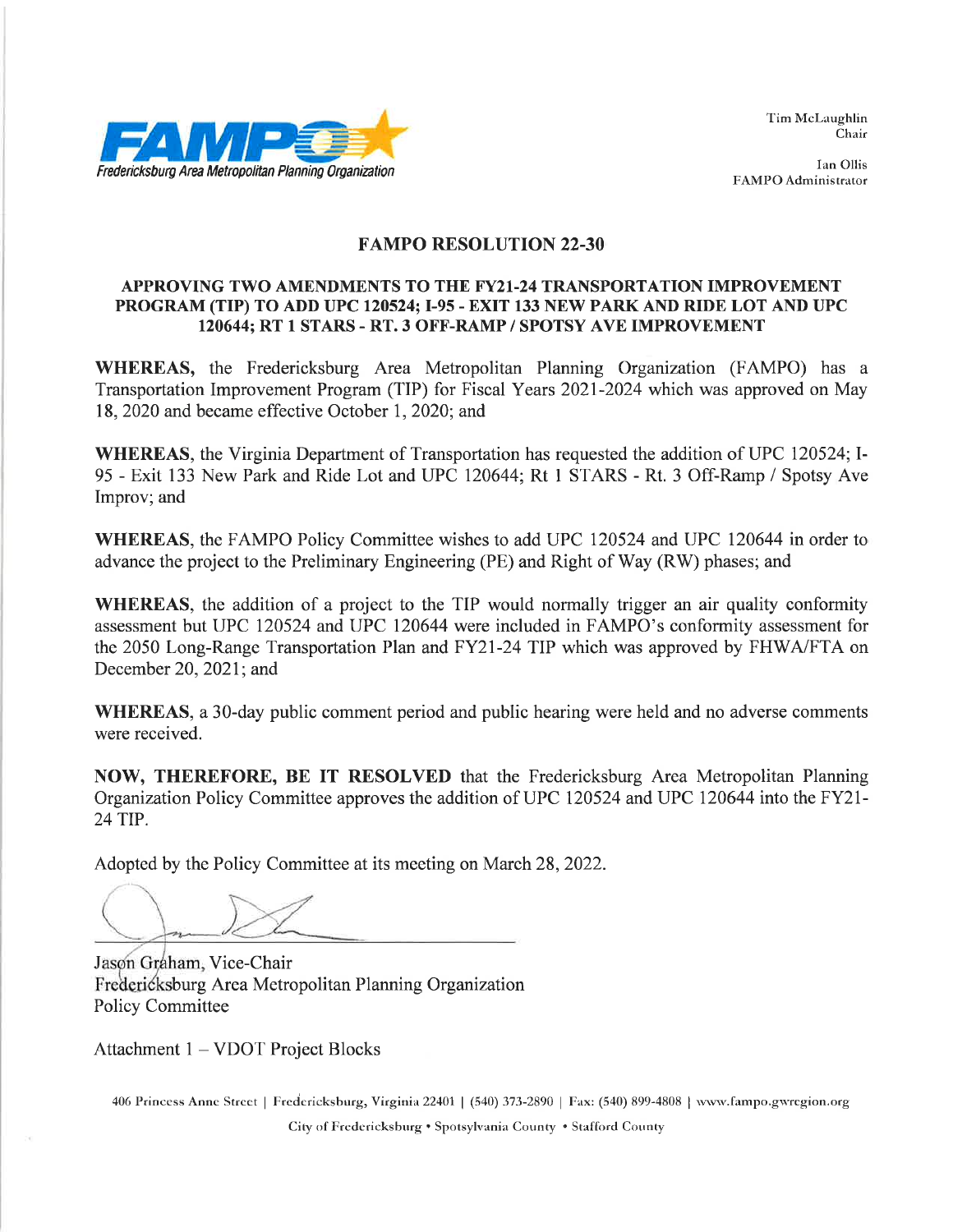1

## **Fredericksburg MPO**

Primary Projects

| <b>UPC NO</b>                   |                    |                                                                                                             | 120644 SCOPE        | Reconstruction w/o Added Capacity |                  |                   |             |  |  |
|---------------------------------|--------------------|-------------------------------------------------------------------------------------------------------------|---------------------|-----------------------------------|------------------|-------------------|-------------|--|--|
| <b>SYSTEM</b>                   |                    | Primary                                                                                                     | <b>JURISDICTION</b> | Fredericksburg                    |                  | <b>IOVERSIGHT</b> | <b>NFO</b>  |  |  |
| <b>PROJECT</b>                  |                    | RT 1 STARS - RT. 3 OFF-RAMP / SPOTSY AVE IMPROV                                                             |                     |                                   |                  | <b>ADMIN BY</b>   | <b>VDOT</b> |  |  |
| <b>DESCRIPTION</b>              |                    | FROM: INT RT. 3 AND RT. 1 TO: INT RT. 3 AND RT. 1 (0.3100 MI)                                               |                     |                                   |                  |                   |             |  |  |
|                                 |                    | PROGRAM NOTE TIP AMD - add \$1,373,215 (AC-Other) FFY22 PE phase; add \$1,080,226 (AC-Other) FFY24 RW phase |                     |                                   |                  |                   |             |  |  |
| <b>ROUTE/STREET</b>             |                    | JEFFERSON DAVIS HIGHWAY (0001)                                                                              |                     |                                   |                  | <b>TOTAL COST</b> | \$9,533,717 |  |  |
|                                 | <b>FUND SOURCE</b> |                                                                                                             | <b>IMATCH</b>       | IFY21                             | FY <sub>22</sub> | IFY23             | IFY24       |  |  |
| <b>PE AC Federal - AC OTHER</b> |                    | \$0 <sub>1</sub>                                                                                            | \$0                 | \$1,373,215                       | \$0              | \$0               |             |  |  |
| <b>RW</b><br>IAC.               | Federal - AC OTHER |                                                                                                             | \$0                 | \$0                               | \$0              | \$0               | \$1,080,226 |  |  |

Federal funds include the use of soft match supported by approved toll credits unless otherwise indicated and/or matching funds are shown in the "Match" column. Non-federal fund sources are as noted in the "Program Note" and shown in the "Match" column, when applicable.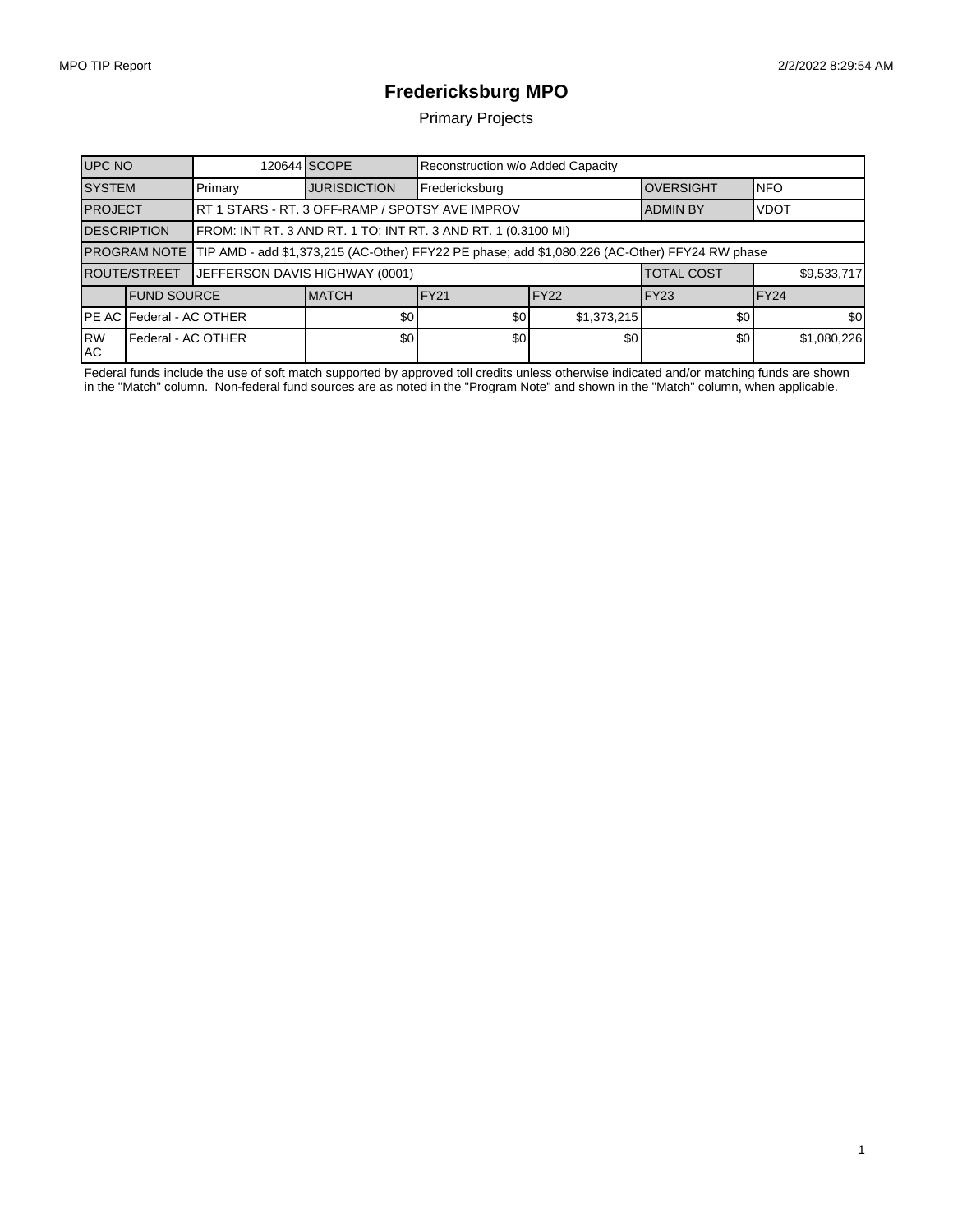1

# **Fredericksburg MPO**

Interstate Projects

| <b>UPC NO</b>                     |                     |                                                                  | 120524 SCOPE        | Other                  |                  |                  |                  |  |
|-----------------------------------|---------------------|------------------------------------------------------------------|---------------------|------------------------|------------------|------------------|------------------|--|
| <b>SYSTEM</b>                     |                     | Interstate                                                       | <b>JURISDICTION</b> | <b>Stafford County</b> |                  | <b>OVERSIGHT</b> | <b>INFO</b>      |  |
| <b>PROJECT</b>                    |                     | #195CIP - EXIT 133 - NEW PARK AND RIDE LOT                       |                     |                        |                  | <b>ADMIN BY</b>  | <b>VDOT</b>      |  |
| <b>DESCRIPTION</b>                |                     | IFROM: ROUTE 17 AND OLDE FORGE RD TO: ROUTE 17 AND OLDE FORGE RD |                     |                        |                  |                  |                  |  |
|                                   |                     | PROGRAM NOTE TIP AMD - add \$1,200,000 (AC-Other) FFY22 PE hase. |                     |                        |                  |                  |                  |  |
| <b>ROUTE/STREET</b>               |                     | <b>WARRENTON ROAD (0017)</b>                                     |                     | <b>ITOTAL COST</b>     | \$21,200,000     |                  |                  |  |
|                                   | <b>IFUND SOURCE</b> |                                                                  | <b>MATCH</b>        | IFY21                  | FY <sub>22</sub> | FY <sub>23</sub> | FY <sub>24</sub> |  |
| <b>IPE AC IFederal - AC OTHER</b> |                     | \$0 <sub>1</sub>                                                 | \$0                 | \$1,200,000            | \$0              | \$0              |                  |  |

Federal funds include the use of soft match supported by approved toll credits unless otherwise indicated and/or matching funds are shown in the "Match" column. Non-federal fund sources are as noted in the "Program Note" and shown in the "Match" column, when applicable.